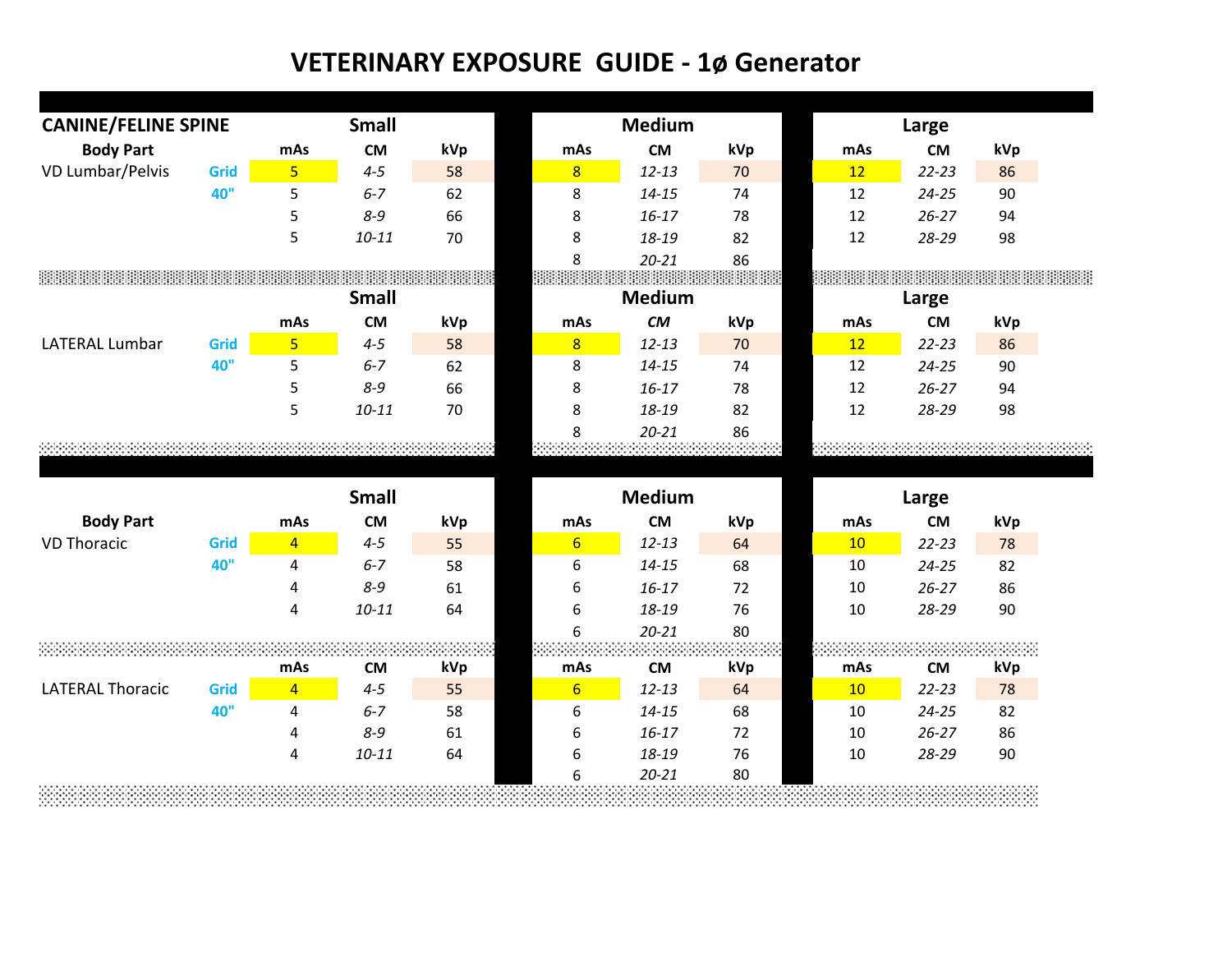| <b>CANINE/FELINE SPINE</b> |             |                | <b>Small</b> |     | <b>Medium</b>    |               |     | Large          |           |     |
|----------------------------|-------------|----------------|--------------|-----|------------------|---------------|-----|----------------|-----------|-----|
| <b>Body Part</b>           |             | mAs            | <b>CM</b>    | kVp | mAs              | <b>CM</b>     | kVp | mAs            | <b>CM</b> | kVp |
| <b>VD Cervical</b>         | Grid        | $\overline{4}$ | $4 - 5$      | 55  | $6 \overline{6}$ | $10 - 11$     | 61  | $\overline{9}$ | 18-19     | 72  |
|                            | 40"         | 4              | $6 - 7$      | 58  | 6                | $12 - 13$     | 65  | 9              | $20 - 22$ | 76  |
|                            |             | 4              | $8 - 9$      | 61  | 6                | $14 - 15$     | 69  | 9              | $22 - 23$ | 80  |
|                            |             |                |              |     | 6                | $16 - 17$     | 73  |                |           |     |
|                            |             | mAs            | <b>CM</b>    | kVp | mAs              | <b>CM</b>     | kVp | mAs            | <b>CM</b> | kVp |
| <b>LATERAL Cervical</b>    | Grid<br>40" | Same as VD     |              |     | Same as VD       |               |     | Same as VD     |           |     |
| <b>CANINE/FELINE SKULL</b> |             |                | <b>Small</b> |     |                  | <b>Medium</b> |     |                | Large     |     |
| <b>Body Part</b>           |             | mAs            | <b>CM</b>    | kVp | mAs              | <b>CM</b>     | kVp | mAs            | <b>CM</b> | kVp |
| CRANIUM                    | <b>Grid</b> | $\overline{4}$ | $4 - 5$      | 60  | $6 \overline{6}$ | $10 - 11$     | 65  | 10             | $16 - 17$ | 72  |
|                            | 40"         | 4              | $6 - 7$      | 63  | 6                | $12 - 13$     | 69  | 10             | 18-19     | 76  |
|                            |             | 4              | $8 - 9$      | 66  | 6                | $14 - 15$     | 73  | 10             | $20 - 21$ | 80  |
|                            |             |                |              |     |                  |               |     |                |           |     |
|                            |             | mAs            | <b>CM</b>    | kVp | mAs              | <b>CM</b>     | kVp | mAs            | <b>CM</b> | kVp |
| <b>NASAL</b>               | Grid        | $\overline{4}$ | $2 - 3$      | 55  | $6\overline{6}$  | $6 - 7$       | 58  | 6              | $10 - 11$ | 65  |
|                            | 40"         | 4              | $4 - 5$      | 58  | 6                | $8 - 9$       | 61  | 6              | $12 - 13$ | 69  |
|                            |             |                |              |     |                  |               |     |                |           |     |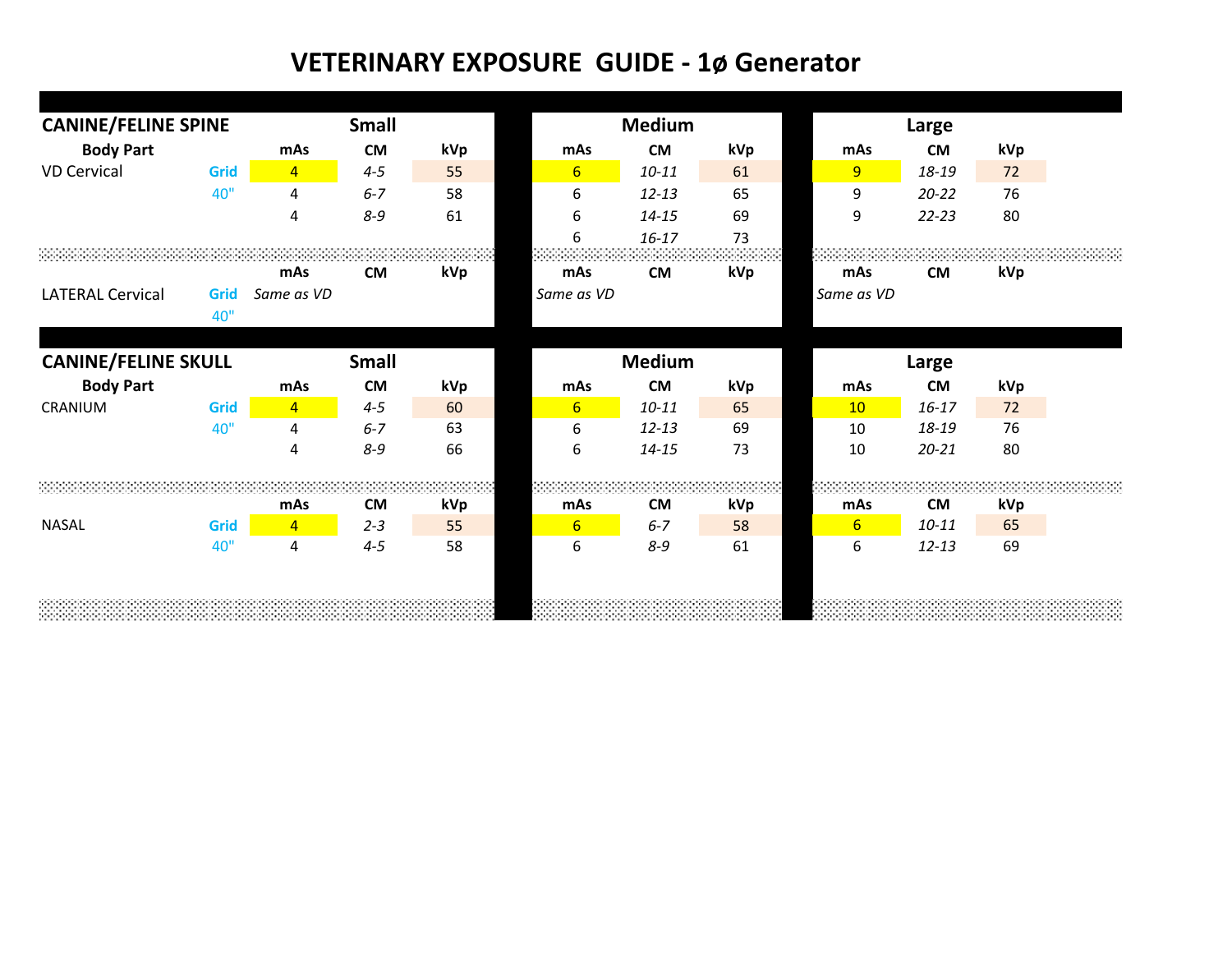